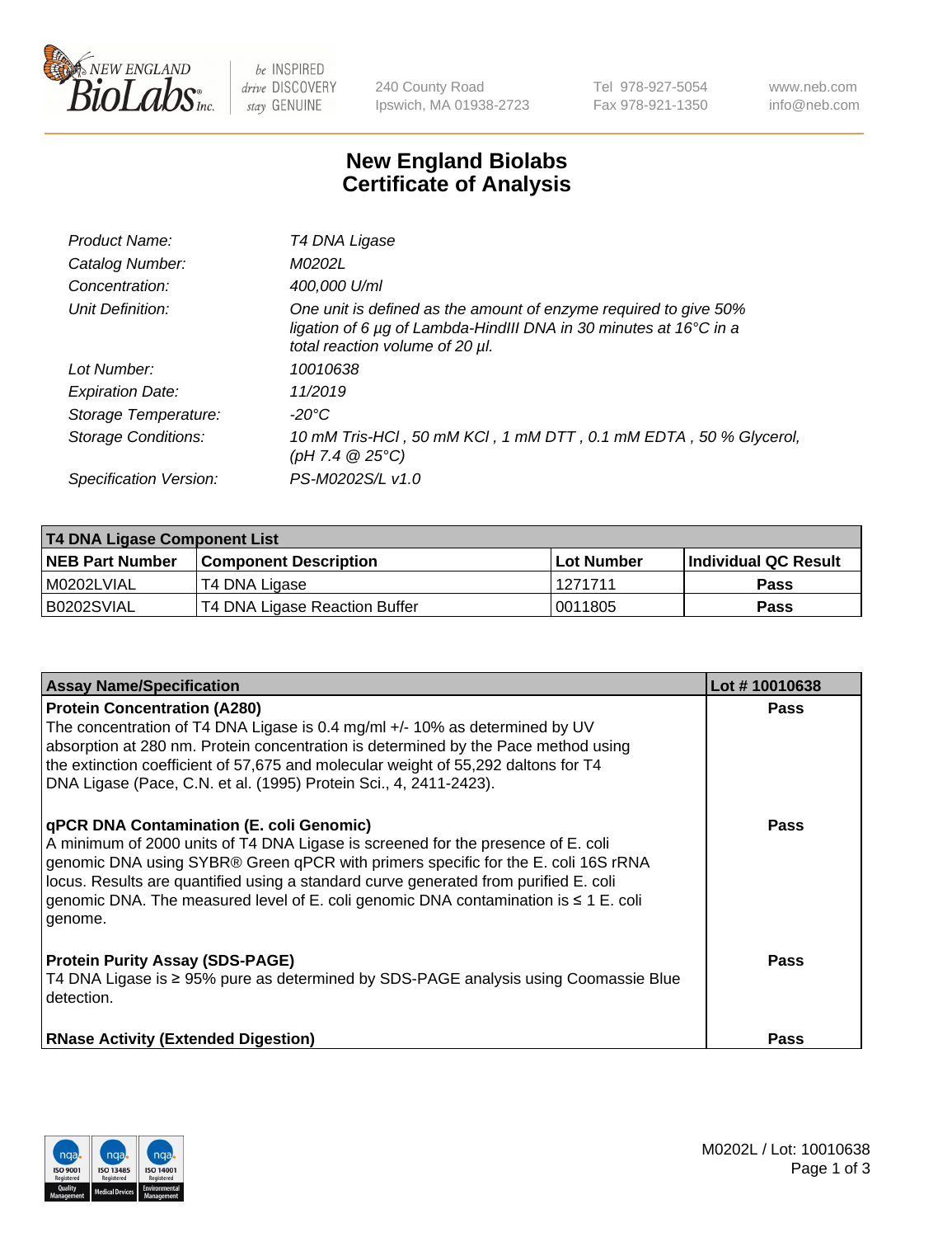

be INSPIRED drive DISCOVERY stay GENUINE

240 County Road Ipswich, MA 01938-2723 Tel 978-927-5054 Fax 978-921-1350

www.neb.com info@neb.com

| <b>Assay Name/Specification</b>                                                                                                                                                                                                                                                                                                                                                                                    | Lot #10010638 |
|--------------------------------------------------------------------------------------------------------------------------------------------------------------------------------------------------------------------------------------------------------------------------------------------------------------------------------------------------------------------------------------------------------------------|---------------|
| A 10 µl reaction in NEBuffer 4 containing 40 ng of a 300 base single-stranded RNA<br>and a minimum of 1 µl of T4 DNA Ligase is incubated at 37°C. After incubation for 16<br>hours, >90% of the substrate RNA remains intact as determined by gel electrophoresis<br>using fluorescent detection.                                                                                                                  |               |
| <b>Single Stranded DNase Activity (FAM-Labeled Oligo)</b><br>A 50 µl reaction in CutSmart® Buffer containing a 20 nM solution of a fluorescent<br>internal labeled oligonucleotide and a minimum of 10,000 units of T4 DNA Ligase<br>incubated for 16 hours at 37°C yields <5% degradation as determined by capillary<br>electrophoresis.                                                                          | <b>Pass</b>   |
| <b>Endonuclease Activity (Nicking)</b><br>A 50 µl reaction in NEBuffer 1 containing 1 µg of supercoiled PhiX174 DNA and a<br>minimum of 2000 units of T4 DNA Ligase incubated for 4 hours at 37°C results in <10%<br>conversion to the nicked form as determined by agarose gel electrophoresis.                                                                                                                   | <b>Pass</b>   |
| <b>DNase Activity (Labeled Oligo, 5' extension)</b><br>A 50 µl reaction in CutSmart® Buffer containing a 20 nM solution of a fluorescent<br>labeled double-stranded oligonucleotide containing a 5' extension and a minimum of<br>10,000 units of T4 DNA Ligase incubated for 16 hours at 37°C yields <5% degradation<br>as determined by capillary electrophoresis.                                               | <b>Pass</b>   |
| Double Stranded DNase Activity (Labeled Oligo)<br>A 50 µl reaction in CutSmart® Buffer containing a 20 nM solution of a fluorescent<br>labeled double-stranded oligonucleotide containing a blunt end and a minimum of<br>10,000 units of T4 DNA Ligase incubated for 16 hours at 37°C yields <5% degradation<br>as determined by capillary electrophoresis.                                                       | <b>Pass</b>   |
| <b>DNase Activity (Labeled Oligo, 3' extension)</b><br>A 50 µl reaction in CutSmart® Buffer containing a 20 nM solution of a fluorescent<br>labeled double-stranded oligonucleotide containing a 3' extension and a minimum of<br>10,000 units of T4 DNA Ligase incubated for 16 hours at 37°C yields <5% degradation<br>as determined by capillary electrophoresis.                                               | <b>Pass</b>   |
| <b>Ligation and Recutting (Terminal Integrity, Digested DNA)</b><br>A 20 µl reaction in 1X T4 DNA Ligase Reaction Buffer containing 2 µg of Lambda<br>DNA-HindIII Digest and a minimum of 4000 units of T4 DNA Ligase incubated for 16<br>hours at 37°C results in >95% ligation of the DNA fragments as determined by agarose<br>gel electrophoresis. Of these ligated fragments, >95% can be recut with HindIII. | <b>Pass</b>   |
| <b>Non-Specific DNase Activity (16 Hour)</b><br>A 50 µl reaction in NEBuffer 1 containing 1 µg of CIP-treated Lambda-HindIII DNA and<br>a minimum of 2000 units of T4 DNA Ligase incubated for 16 hours at 37°C results in a                                                                                                                                                                                       | <b>Pass</b>   |